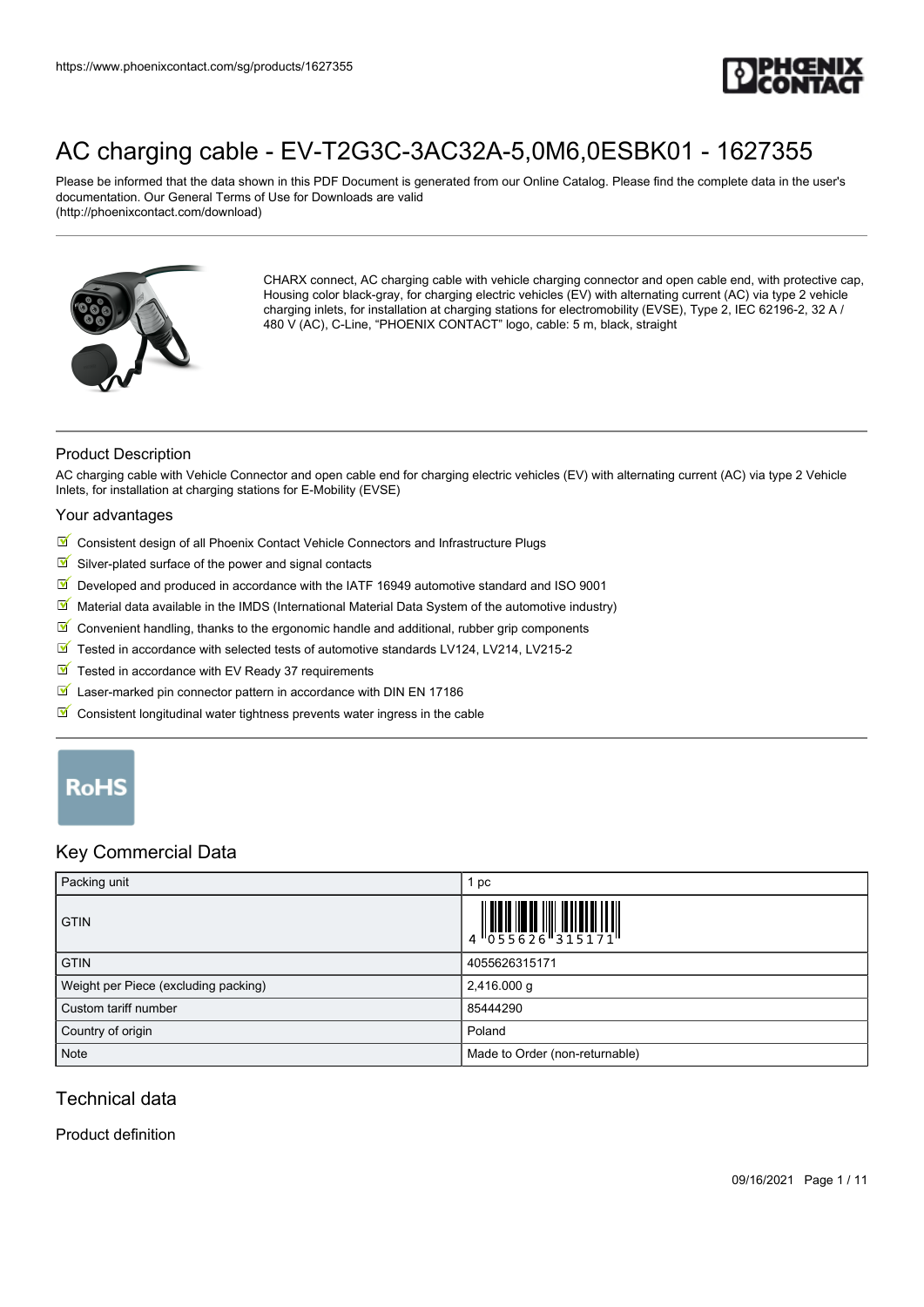

# Technical data

## Product definition

| Type                  | AC charging cable                                                                                       |
|-----------------------|---------------------------------------------------------------------------------------------------------|
|                       | with vehicle charging connector and open cable end                                                      |
|                       | with protective cap                                                                                     |
|                       | Housing color black-gray                                                                                |
| Application           | for charging electric vehicles (EV) with alternating current (AC) via type 2<br>vehicle charging inlets |
|                       | for installation at charging stations for electromobility (EVSE)                                        |
| Affixed logo          | "PHOENIX CONTACT" logo                                                                                  |
| Design                | C-Line                                                                                                  |
| Standards/regulations | IEC 62196-2                                                                                             |
| Charging standard     | Type 2                                                                                                  |
| Charging mode         | Mode 3, Case C                                                                                          |

#### Dimensions

| Height           | 137 mm (Vehicle charging connector)   |
|------------------|---------------------------------------|
| Width            | 70 mm (Vehicle charging connector)    |
| Depth            | 215.9 mm (Vehicle charging connector) |
| Conductor length | 5m                                    |
| Stripping length | 70 mm ±5 mm                           |

#### Ambient conditions

| Ambient temperature (operation)         | $-30$ °C $\dots$ 50 °C $\cdot$                                                                                                                                                                                       |
|-----------------------------------------|----------------------------------------------------------------------------------------------------------------------------------------------------------------------------------------------------------------------|
| Ambient temperature (storage/transport) | $-40 °C$ 80 °C                                                                                                                                                                                                       |
| Max. altitude                           | 5000 m (above sea level)                                                                                                                                                                                             |
| Degree of protection                    | IP44 (plugged in; when plugged in and ready to operate, the degree<br>of protection is only ensued if both plug-in components are original<br>products from Phoenix Contact or suitable standard-compliant products) |
|                                         | IP54 (Protective cap)                                                                                                                                                                                                |

#### Electrical properties

| Charging power (nominal operation)                                                                                                                                                                                              | 26.6 kW                                  |
|---------------------------------------------------------------------------------------------------------------------------------------------------------------------------------------------------------------------------------|------------------------------------------|
| Number of phases                                                                                                                                                                                                                | 3                                        |
| Number of power contacts                                                                                                                                                                                                        | 5 (L1, L2, L3, N, PE)                    |
| Rated current of power contacts                                                                                                                                                                                                 | 32 A                                     |
| Rated voltage for power contacts                                                                                                                                                                                                | 480 V AC                                 |
| Number of signal contacts                                                                                                                                                                                                       | $2$ (CP, PP)                             |
| Rated current for signal contacts                                                                                                                                                                                               | 2A                                       |
| Rated voltage for signal contacts                                                                                                                                                                                               | 30 V AC                                  |
| Type of signal transmission                                                                                                                                                                                                     | Pulse width modulation                   |
| Note on the connection method                                                                                                                                                                                                   | Crimp connection, cannot be disconnected |
| Resistor coding                                                                                                                                                                                                                 | 220 $\Omega$ (between PE and PP)         |
| <b>MA</b> It is a state of the state of the state of the state of the state of the state of the state of the state of the state of the state of the state of the state of the state of the state of the state of the state of t |                                          |

#### Mechanical properties

| Insertion/withdrawal cycles | 0000 |
|-----------------------------|------|
|-----------------------------|------|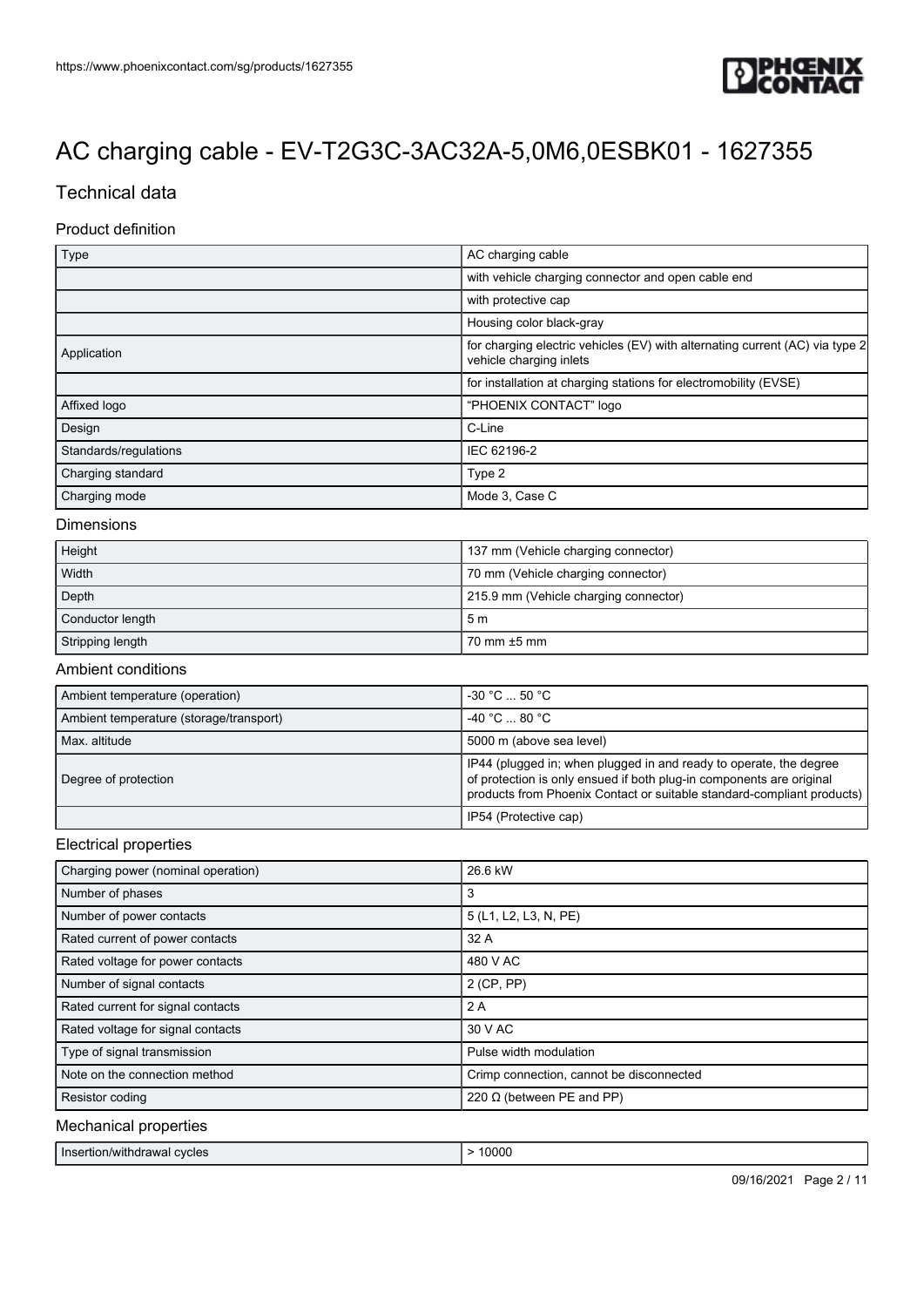

# Technical data

## Mechanical properties

| Insertion force  | 100 N   |
|------------------|---------|
| Withdrawal force | 100 $N$ |

#### Design

| Design line          | C-Line     |
|----------------------|------------|
| Housing color        | black      |
| Mating face color    | black      |
| Color handle area    | gray       |
| Color protective cap | black      |
| Customer variations  | On request |

#### **Material**

| Housing material             | Plastic        |
|------------------------------|----------------|
| Material handle area         | Soft plastic   |
| Material protective cap      | Soft plastic   |
| Material mating face         | Plastic        |
| Flammability rating          | V <sub>0</sub> |
| Material surface of contacts | Ag             |

#### Cable

| Cable structure              | $5 \times 6.0$ mm <sup>2</sup> + 1 x 0.5 mm <sup>2</sup>                                  |
|------------------------------|-------------------------------------------------------------------------------------------|
| Wiring standards/regulations | prEN 50620 / DIN EN 50620                                                                 |
| Wiring class                 | Class 5                                                                                   |
| Wiring certifications        | <b>VDE</b>                                                                                |
| External cable diameter      | 17 mm $±0.4$ mm                                                                           |
| Type of conductor            | straight                                                                                  |
| Cable resistance             | $\leq$ 0.0033 Ω/m (based on a power core, at an ambient temperature of<br>$20^{\circ}$ C) |
| Outer sheath, material       | TPE-U                                                                                     |
| External sheath, color       | black                                                                                     |
| Minimum bending radius       | 127.5 mm (7.5 x diameter)                                                                 |
| Cable weight                 | max. 505 kg/km                                                                            |

# Environmental Product Compliance

| I REACh SVHC | Lead 7439-92-1                                                                                         |
|--------------|--------------------------------------------------------------------------------------------------------|
| China RoHS   | Environmentally Friendly Use Period = 10;                                                              |
|              | For details about hazardous substances go to tab "Downloads",<br>Category "Manufacturer's declaration" |

# Drawings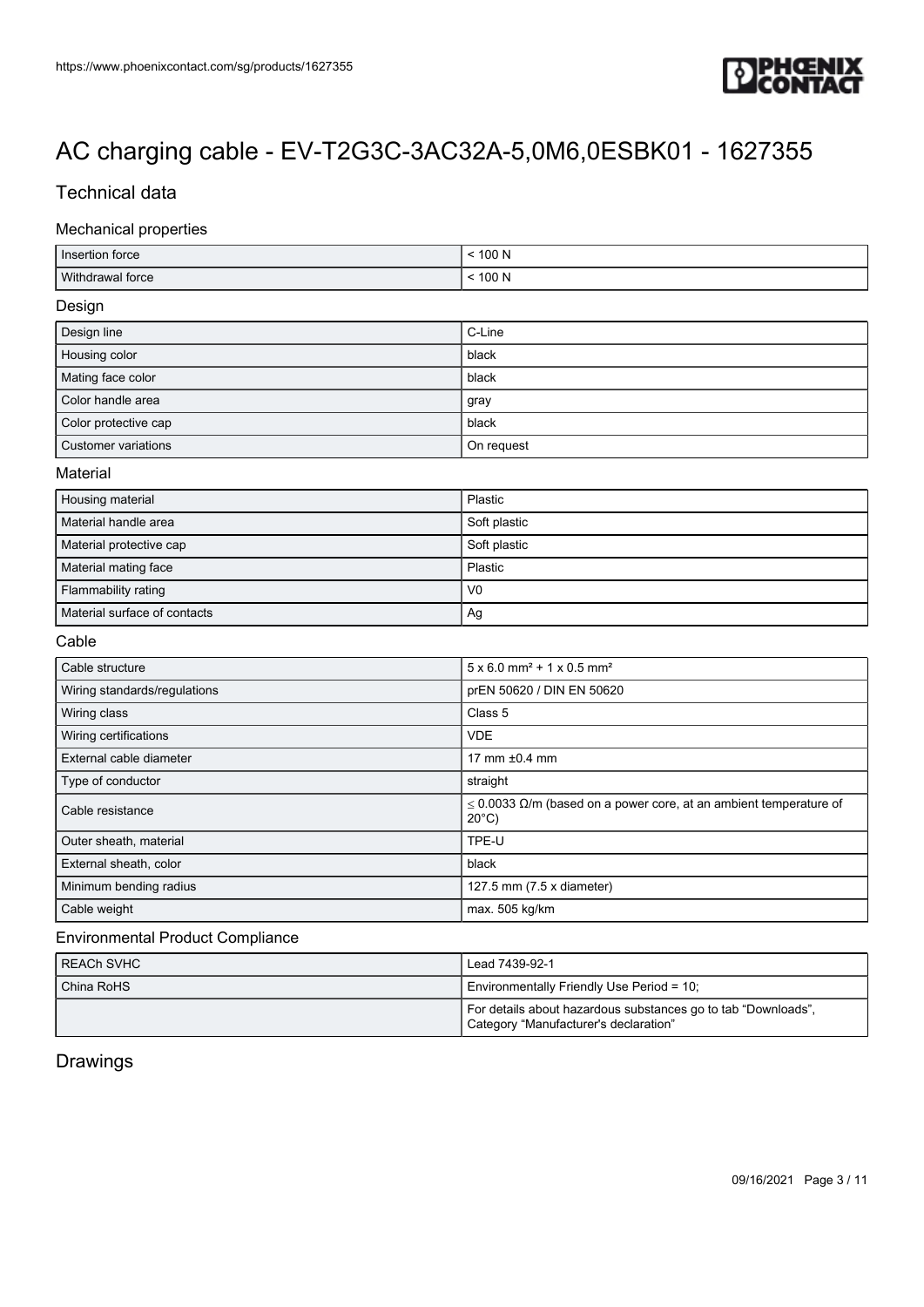

## **6356 137 46,4 34,5 215,9 63 70 55,6**

Dimensional drawing

Schematic diagram



Pin assignment of the Vehicle Connector

Make sure that the vehicle charging connector is placed in an appropriate charging connector holder, which ensures a minimum protection rating of IP24 in accordance with IEC 61851-1, for the entire time between charging. To create this charging connector holder, use the dimensions of the vehicle charging connector. Detailed dimensions can also be found in the Download area.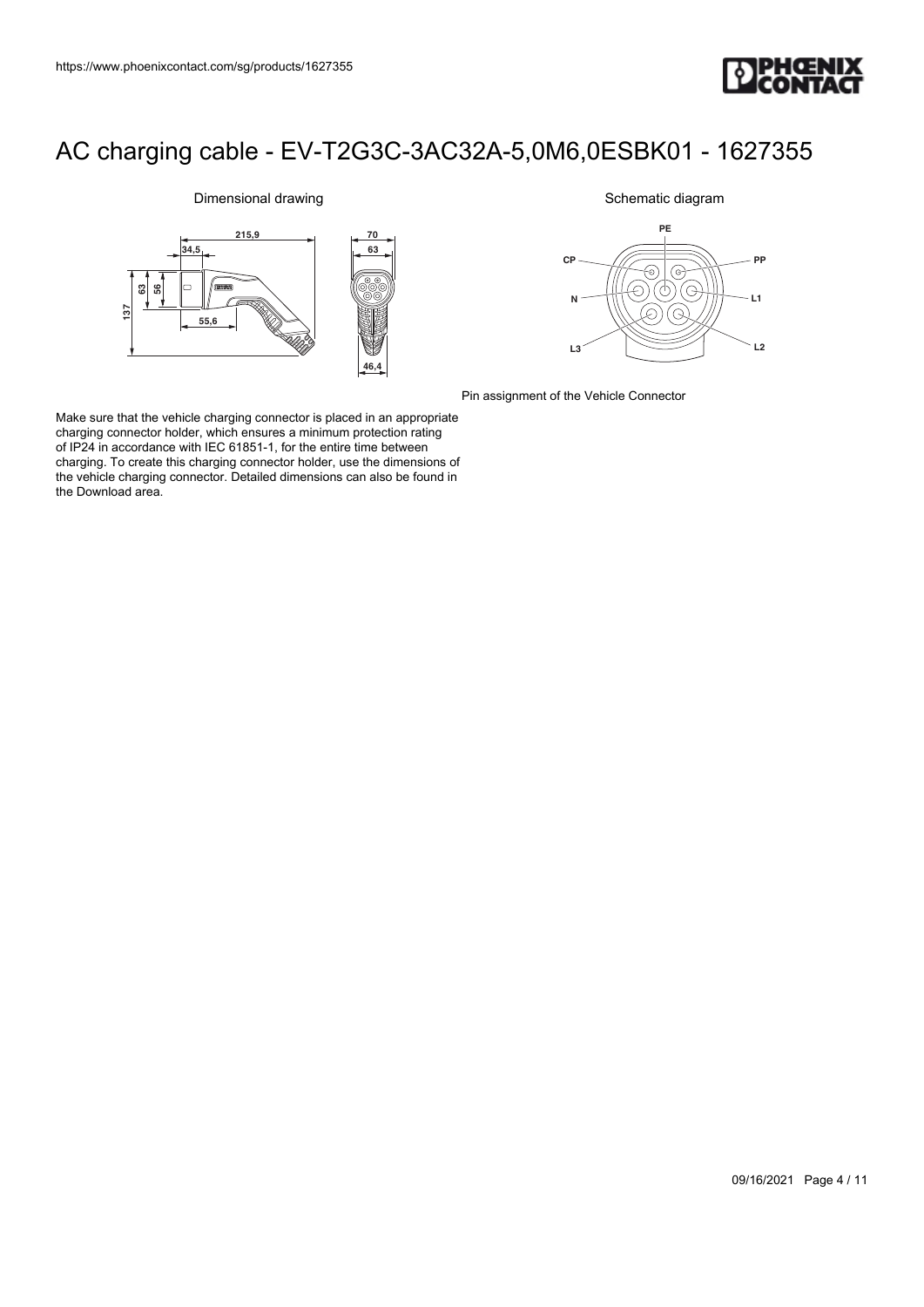



Operating instructions

09/16/2021 Page 5 / 11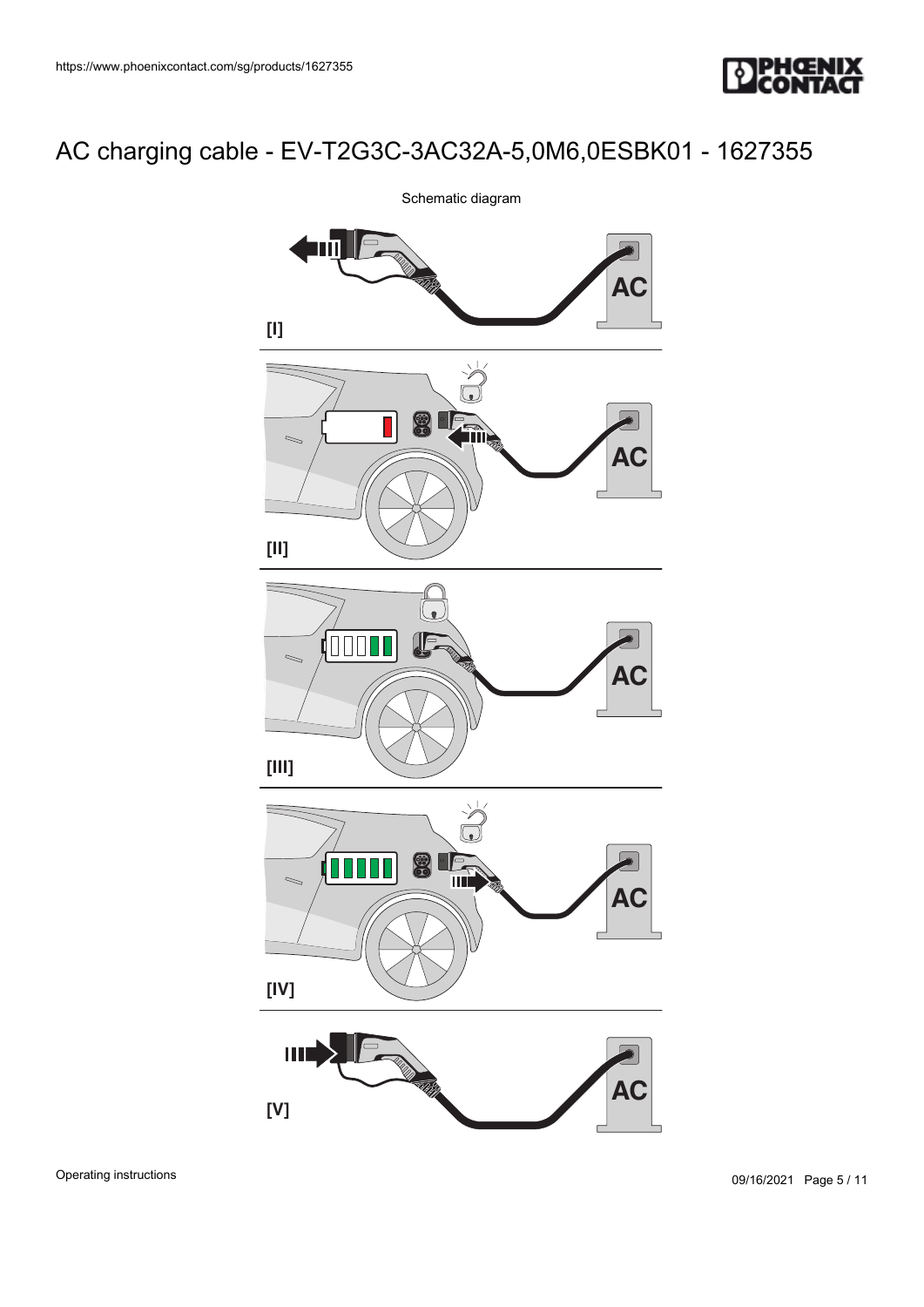

# 8 FIF.  $\bigotimes$ **AC**

Schematic diagram

Terminology definition

# **Classifications**

eCl@ss

| eCl@ss 10.0.1 | 27144705 |
|---------------|----------|
| eCl@ss 11.0   | 27144705 |
| eCl@ss 4.0    | 27140800 |
| eCl@ss 4.1    | 27140800 |
| eCl@ss 5.0    | 27143400 |
| eCl@ss 5.1    | 27143400 |
| eCl@ss 6.0    | 27143400 |
| eCl@ss 7.0    | 27449001 |
| eCl@ss 9.0    | 27144705 |

## ETIM

| <b>ETIM 3.0</b> | EC002061 |
|-----------------|----------|
| <b>ETIM 4.0</b> | EC002061 |
| <b>ETIM 6.0</b> | EC002897 |
| <b>ETIM 7.0</b> | EC002897 |

#### UNSPSC

| UNSPSC 6.01          | 30211923 |
|----------------------|----------|
| <b>UNSPSC 7.0901</b> | 39121522 |
| UNSPSC 11            | 39121522 |
| <b>UNSPSC 12.01</b>  | 39121522 |
| UNSPSC 13.2          | 39121522 |
| UNSPSC 18.0          | 39121522 |
| UNSPSC 19.0          | 39121522 |
| UNSPSC 20.0          | 39121522 |
| <b>UNSPSC 21.0</b>   | 39121522 |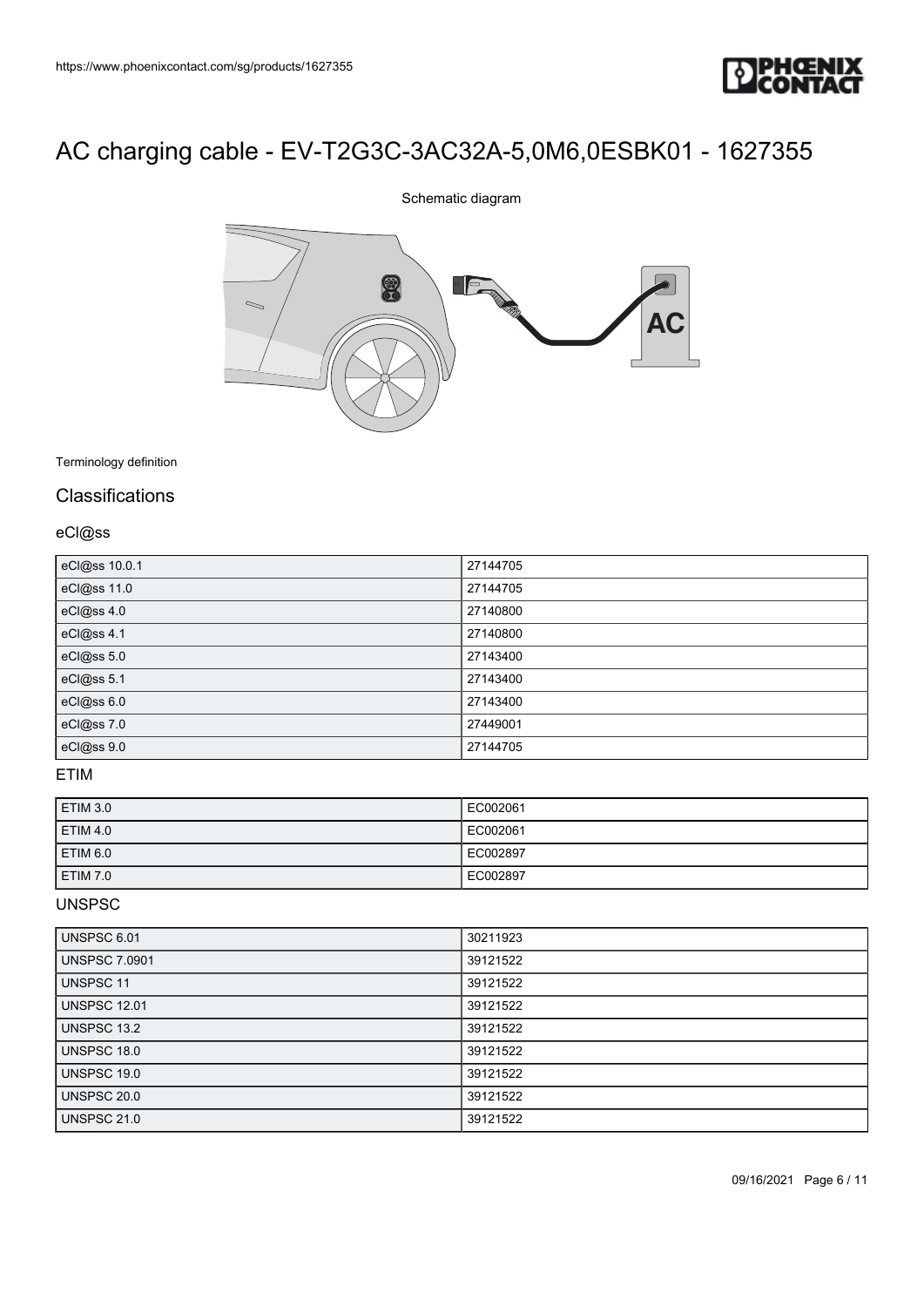

## Approvals

#### Approvals

#### Approvals

IECEE CB Scheme / VDE Zeichengenehmigung

#### Ex Approvals

#### Approval details

| <b>IECEE CB Scheme</b> | scheme | http://www.iecee.org/ | DE1-61066/M1 |
|------------------------|--------|-----------------------|--------------|
|                        |        |                       |              |
| Nominal voltage UN     |        | 480 V                 |              |
| Nominal current IN     |        | 32 A                  |              |

| VDE Zeichengenehmigung | <u>D'Е</u> | http://www2.vde.com/de/Institut/Online-Service/<br>VDE-gepruefteProdukte/Seiten/Online-Suche.aspx |       | 40045387 |
|------------------------|------------|---------------------------------------------------------------------------------------------------|-------|----------|
|                        |            |                                                                                                   |       |          |
| Nominal voltage UN     |            |                                                                                                   | 480 V |          |
| Nominal current IN     |            |                                                                                                   | 32 A  |          |

## **Accessories**

#### Accessories

AC charging controller

[AC charging controller - CHARX SEC-1000 - 1139034](https://www.phoenixcontact.com/sg/products/1139034)



CHARX control modular, AC charging controller according to IEC 61851-1. Configurable charging controller. operating mode Stand-alone or client. interface: CHARX control modular system bus. Connectable peripheral devices: Energy meter, RFID, DC residual current detection. DIN rail mounting

#### [AC charging controller - CHARX SEC-3000 - 1139022](https://www.phoenixcontact.com/sg/products/1139022)



CHARX control modular, AC charging controller according to IEC 61851-1. Embedded Linux system. operating mode Stand-alone, server, or client. interface: Ethernet (2x), CHARX control modular system bus, MICRO-USB type C. communication protocol: OCPP 1.6J, Modbus/TCP, MQTT. Connectable peripheral devices: Energy meter, RFID, DC residual current detection. DIN rail mounting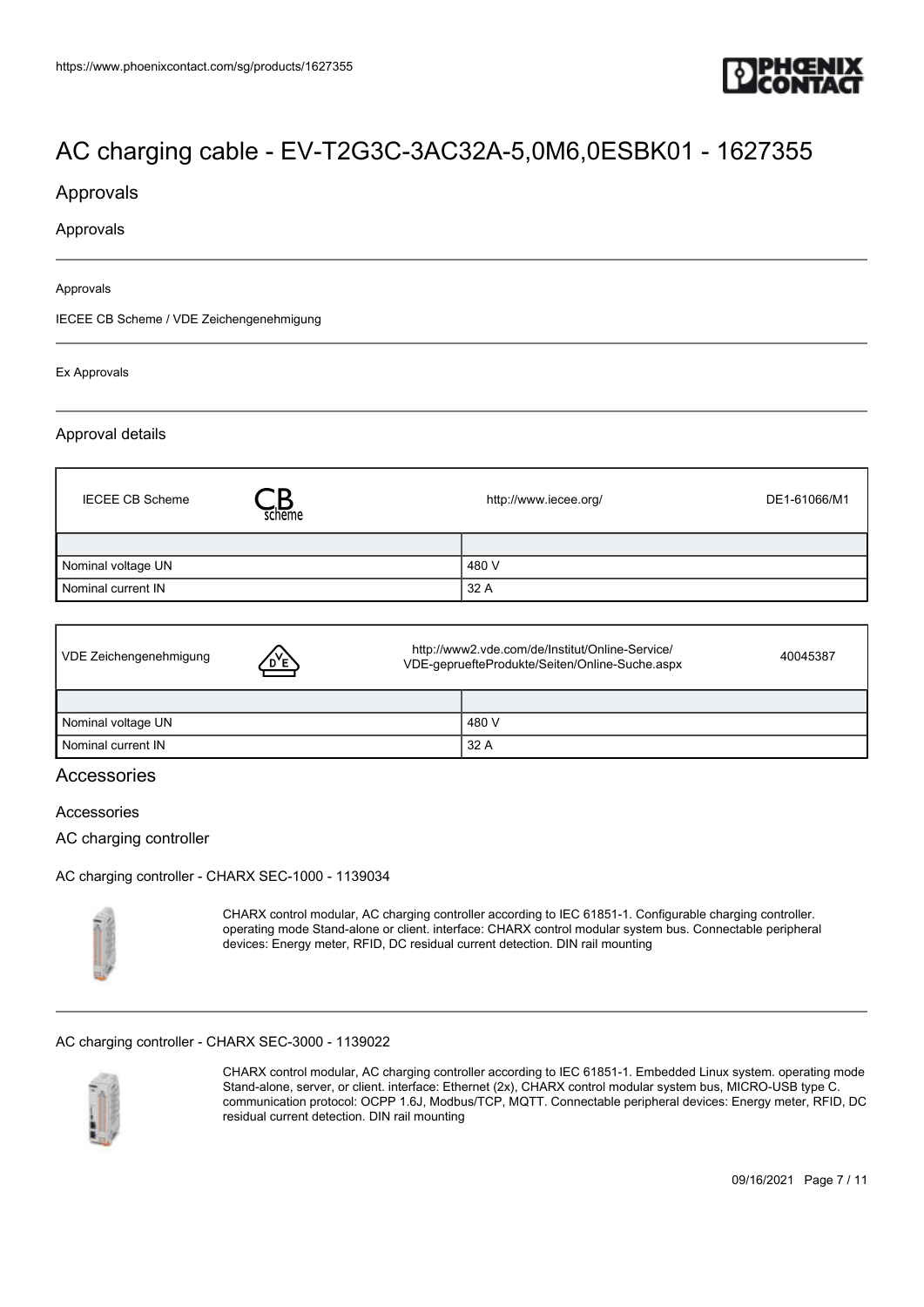

## Accessories

#### [AC charging controller - CHARX SEC-3050 - 1139018](https://www.phoenixcontact.com/sg/products/1139018)



CHARX control modular, AC charging controller according to IEC 61851-1, ISO/IEC 15118. Embedded Linux system. operating mode Stand-alone, server, or client. interface: Ethernet (2x), CHARX control modular system bus, MICRO-USB type C. communication protocol: OCPP 1.6J, Modbus/TCP, MQTT. Connectable peripheral devices: Energy meter, RFID, DC residual current detection. DIN rail mounting

#### [AC charging controller - CHARX SEC-3100 - 1139012](https://www.phoenixcontact.com/sg/products/1139012)



CHARX control modular, AC charging controller according to IEC 61851-1. Embedded Linux system. operating mode Stand-alone, server, or client. interface: Ethernet (2x), Cellular communication (4G/2G), CHARX control modular system bus, MICRO-USB type C. communication protocol: OCPP 1.6J, Modbus/TCP, MQTT. Connectable peripheral devices: Energy meter, RFID, DC residual current detection. DIN rail mounting

#### [AC charging controller - CHARX SEC-3150 - 1138965](https://www.phoenixcontact.com/sg/products/1138965)



CHARX control modular, AC charging controller according to IEC 61851-1, ISO/IEC 15118. Embedded Linux system. operating mode Stand-alone, server, or client. interface: Ethernet (2x), Cellular communication (4G/2G), CHARX control modular system bus, MICRO-USB type C. communication protocol: OCPP 1.6J, Modbus/TCP, MQTT. Connectable peripheral devices: Energy meter, RFID, DC residual current detection. DIN rail mounting

[AC charging controller - EV-CC-AC1-M3-CC-SER-HS - 1622459](https://www.phoenixcontact.com/sg/products/1622459)



The EV-CC-AC1-M3-CBC-SER-HS charging controller with housing for DIN rail mounting is used for charging electric vehicles at 3-phase AC networks according to IEC 61851-1, Mode 3. Optimized for charging stations with permanently mounted Vehicle Connector. All charging functions and comprehensive configuration settings are already integrated.

[AC charging controller - EV-CC-AC1-M3-CC-SER-PCB - 1622460](https://www.phoenixcontact.com/sg/products/1622460)



The EV-CC-AC1-M3-CC-SER-PCB charging controller as a PCB for charging electric vehicles on a 3-phase AC power grid according to IEC 61851-1, Mode 3. Optimized for charging stations with permanently mounted Vehicle Connector. All charging functions and comprehensive configuration settings are already integrated.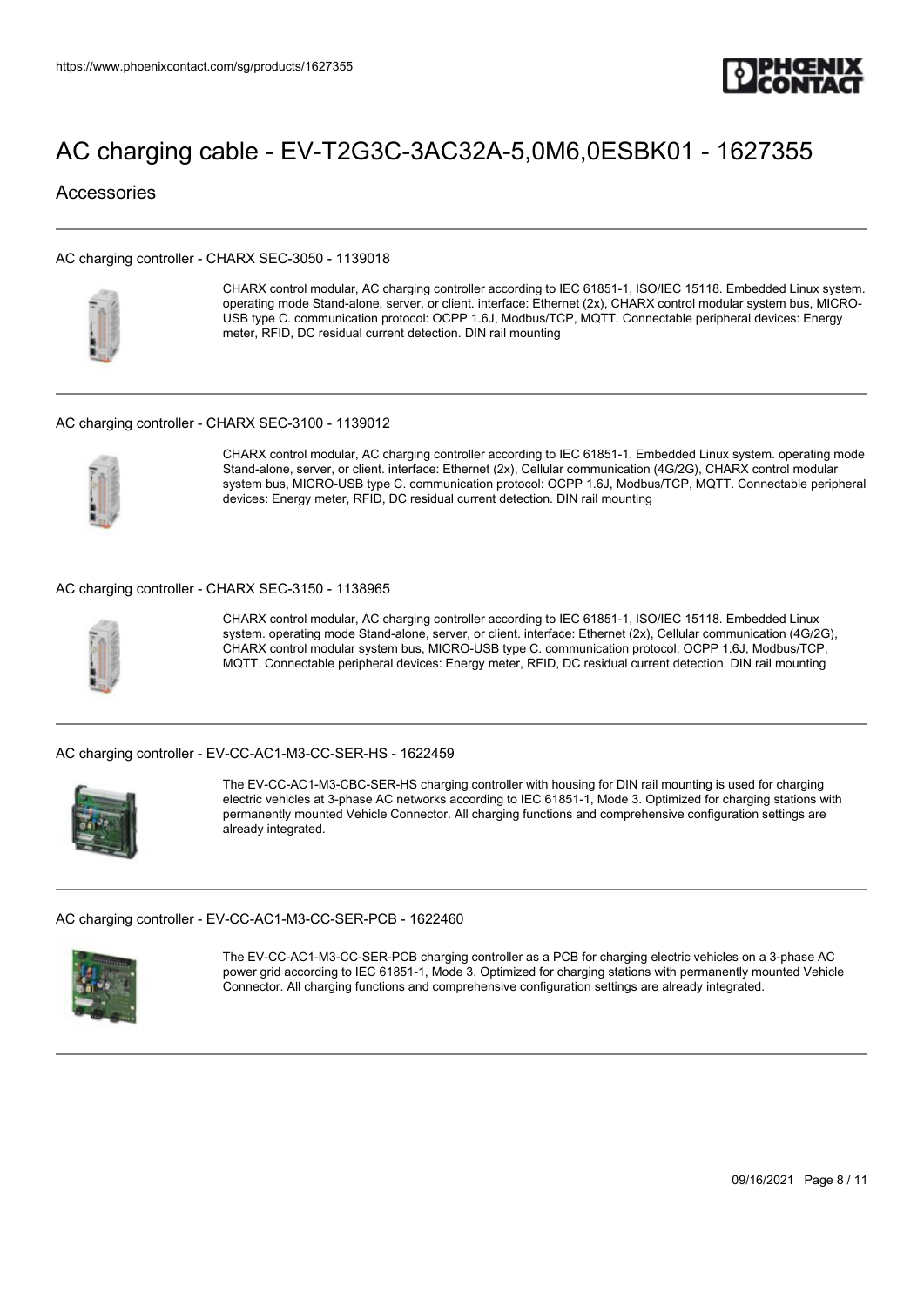

## Accessories

[AC charging controller - EV-CC-AC1-M3-CC-SER-PCB-XC-25X - 1627742](https://www.phoenixcontact.com/sg/products/1627742)



The EV-CC-AC1-M3-CC-SER-PCB charging controller as a PCB for charging electric vehicles on a 3-phase AC power grid according to IEC 61851-1, Mode 3. Optimized for charging stations with permanently mounted Vehicle Connector. All charging functions and comprehensive configuration settings are already integrated.

#### [AC charging controller - EV-CC-AC1-M3-CC-SER-PCB-MSTB - 1627367](https://www.phoenixcontact.com/sg/products/1627367)



The EV-CC-AC1-M3-CC-SER-PCB-MSTB charging controller as a PCB for charging electric vehicles according to IEC 61851-1, Mode 3, optimized for charging stations with permanently mounted Vehicle Connector. Connection via PCB connector on header.

[AC charging controller - EM-CP-PP-ETH - 2902802](https://www.phoenixcontact.com/sg/products/2902802)



EV charge control is used to charge electrical vehicles on the 3-phase AC mains power supply according to IEC 61851-1 Mode 3. All necessary control functions are integrated. Additional functions are available for various charging applications.

Adhesive label

[Label - EV-LABEL-C - 1309766](https://www.phoenixcontact.com/sg/products/1309766)



CHARX connect, Label, accordance to DIN EN 17186, for AC charging cable, Marking C for AC type 2 vehicle charging connectors and type 2 vehicle charging inlets

#### Arrester combination

[Lightning/surge arrester type 1/2 - VAL-EV-T1/T2 264/12.5/3+1 - 1180149](https://www.phoenixcontact.com/sg/products/1180149)



CHARX protect: pluggable lightning current arrester/surge protective device, in accordance with Type 1/2 / Class I/ II, for 3-phase power supply networks with separate N and PE (5-conductor system: L1, L2, L3, N, PE). Specifically designed for use in e-mobility.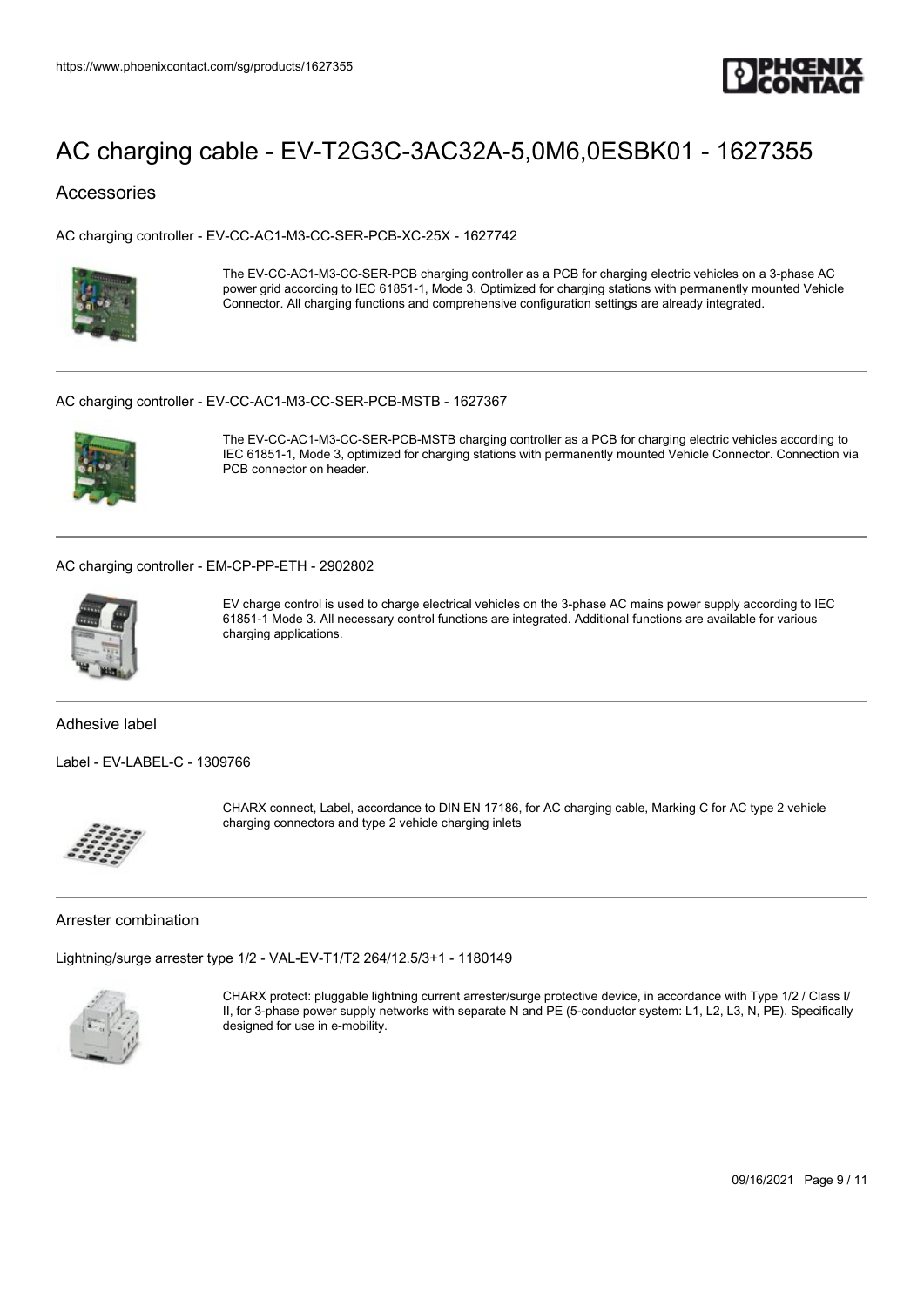

## Accessories

[Lightning/surge arrester type 1/2 - VAL-EV-T1/T2 264/12.5/3+1-R - 1180150](https://www.phoenixcontact.com/sg/products/1180150)



CHARX protect: pluggable lightning current arrester/surge protective device, in accordance with Type 1/2 / Class I/ II, for 3-phase power supply networks with separate N and PE (5-conductor system: L1, L2, L3, N, PE), with remote indication contact. Specifically designed for use in e-mobility.

#### [Type 2 surge arrester - VAL-EV-T2 280/3+1 - 1180144](https://www.phoenixcontact.com/sg/products/1180144)



CHARX protect: pluggable surge protective device, in accordance with Type 2 / Class II, for 3-phase power supply networks with separate N and PE (5-conductor system: L1, L2, L3, N, PE). Specifically designed for use in e-mobility.

[Type 2 surge arrester - VAL-EV-T2 280/3+1-R - 1180145](https://www.phoenixcontact.com/sg/products/1180145)



CHARX protect: pluggable surge protective device, in accordance with Type 2 / Class II, for 3-phase power supply networks with separate N and PE (5-conductor system: L1, L2, L3, N, PE), with remote indication contact. Specifically designed for use in e-mobility.

#### Charging connector holder

[Charging connector holder - EV-T2AC-PARK - 1624148](https://www.phoenixcontact.com/sg/products/1624148)



CHARX connect, Charging connector holder, for vehicle charging connectors on charging stations (EVSE), Type 2, IEC 62196-2, Front mounting

Full screw connection

[Cable gland - G-INS-M32-M68N-PNES-BK - 1411136](https://www.phoenixcontact.com/sg/products/1411136)



Cable gland, cable gland material: PA, external cable diameter 15 mm ... 21 mm, shielding: no, connecting thread: M32 x 1.5, color: jet black RAL 9005

Power meter